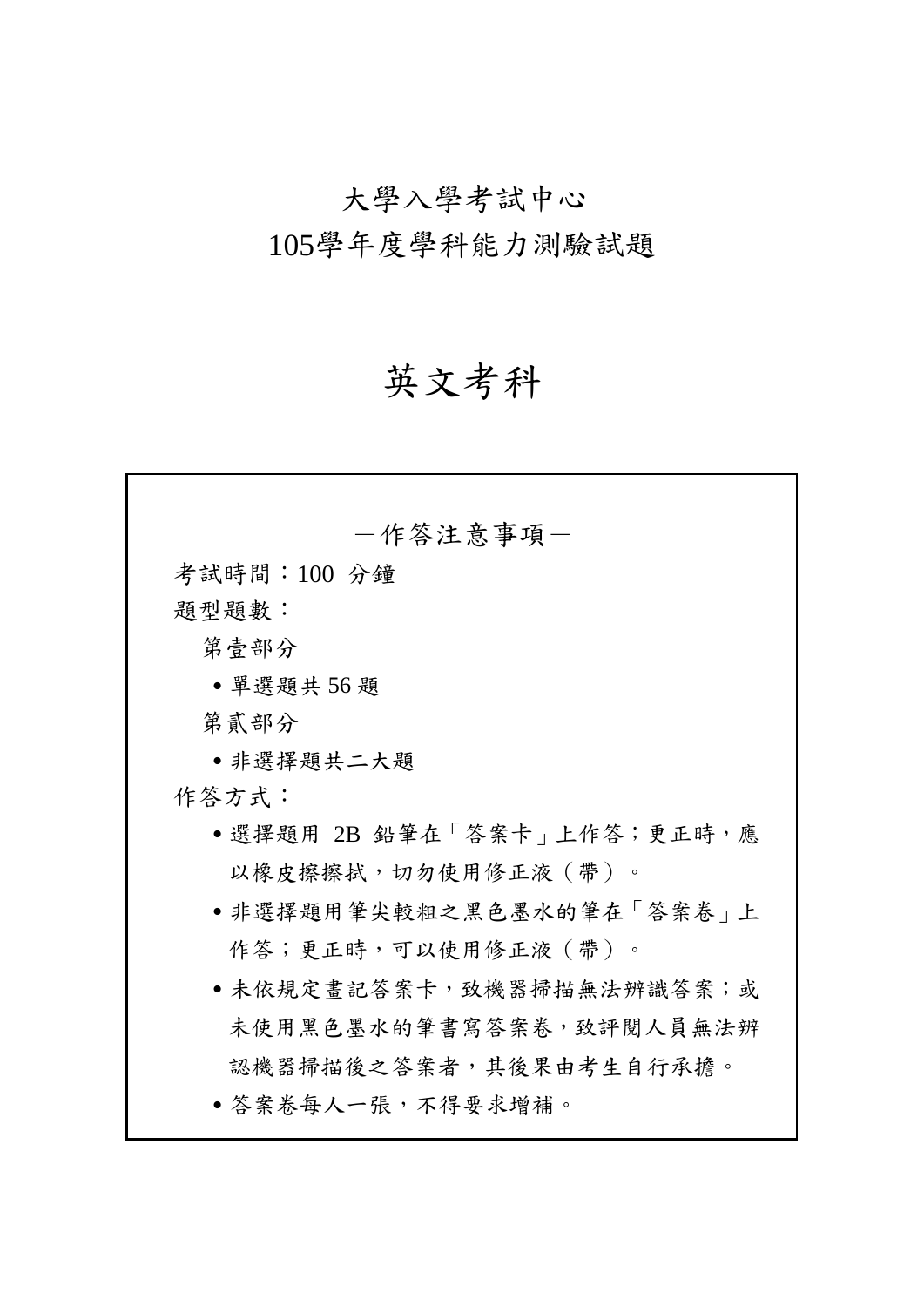## 第壹部分:單選題 ( 占 **7 2** 分 )

# 一、詞彙題 (占15分)

| 說明:第1題至第15題,每題有4個選項,其中只有一個是正確或最適當的選項,請畫記在<br>答案卡之「選擇題答案區」。各題答對者,得1分;答錯、未作答或畫記多於一個選                                              |               |                                                                  |                     |  |  |
|---------------------------------------------------------------------------------------------------------------------------------|---------------|------------------------------------------------------------------|---------------------|--|--|
| 項者,該題以零分計算。                                                                                                                     |               |                                                                  |                     |  |  |
| 1. Posters of the local rock band were displayed in store windows to promote the sale of their ______ tickets.<br>$(A)$ journey | $(B)$ traffic | (C) concert                                                      | (D) record          |  |  |
| 2. Maria didn't want to deliver the bad news to David about his failing the job interview. She herself was                      |               |                                                                  |                     |  |  |
| quite ________ about it.                                                                                                        |               |                                                                  |                     |  |  |
| (A) awful (B) drowsy (C) tragic                                                                                                 |               |                                                                  | (D) upset           |  |  |
| 3. The newcomer speaks with a strong Irish ____; he must be from Ireland.                                                       |               |                                                                  |                     |  |  |
| $(A)$ accent                                                                                                                    |               | (B) identity (C) gratitude (D) signature                         |                     |  |  |
| 4. Although Maggie has been physically ______ to her wheelchair since the car accident, she does not limit                      |               |                                                                  |                     |  |  |
| herself to indoor activities.                                                                                                   |               |                                                                  |                     |  |  |
| (A) ceased                                                                                                                      |               | (B) committed (C) confined                                       | (D) conveyed        |  |  |
| 5. All passengers riding in cars are required to fasten their seatbelts in order to reduce the risk of _____                    |               |                                                                  |                     |  |  |
| in case of an accident.                                                                                                         |               |                                                                  |                     |  |  |
| $(A)$ injury                                                                                                                    |               | (B) offense (C) sacrifice                                        | (D) victim          |  |  |
| 6. The principal of this school is a man of exceptional _____. He sets aside a part of his salary for a                         |               |                                                                  |                     |  |  |
| scholarship fund for children from needy families.                                                                              |               |                                                                  |                     |  |  |
|                                                                                                                                 |               | (A) security (B) maturity (C) facility (D) generosity            |                     |  |  |
| 7. The science teacher always ______ the use of the laboratory equipment before she lets her students use                       |               |                                                                  |                     |  |  |
| it on their own.                                                                                                                |               |                                                                  |                     |  |  |
| (A) tolerates                                                                                                                   |               | (B) associates (C) demonstrates (D) exaggerates                  |                     |  |  |
| 8. Most of the area is covered by woods, where bird species are so ______ that it is a paradise for                             |               |                                                                  |                     |  |  |
| birdwatchers.                                                                                                                   |               |                                                                  |                     |  |  |
|                                                                                                                                 |               | (A) durable (B) private (C) realistic (D) numerous               |                     |  |  |
| 9. In most cases, the committee members can reach agreement quickly. _____, however, they differ                                |               |                                                                  |                     |  |  |
| greatly in opinion and have a hard time making decisions.                                                                       |               |                                                                  |                     |  |  |
|                                                                                                                                 |               | (A) Occasionally (B) Automatically (C) Enormously (D) Innocently |                     |  |  |
| 10. Many people try to save a lot of money before _____, since having enough money would give them a                            |               |                                                                  |                     |  |  |
| sense of security for their future.                                                                                             |               |                                                                  |                     |  |  |
| (A) isolation (B) promotion (C) retirement (D) announcement                                                                     |               |                                                                  |                     |  |  |
| 11. In winter, our skin tends to become dry and ______, a problem which is usually treated by applying                          |               |                                                                  |                     |  |  |
| lotions or creams.<br>$(A)$ alert                                                                                               | $(B)$ itchy   | (C) steady                                                       | (D) flexible        |  |  |
| 12. Benson married Julie soon after he had _____ her heart and gained her parents' approval.                                    |               |                                                                  |                     |  |  |
| (A) conquered                                                                                                                   | (B) estimated | (C) guaranteed                                                   | (D) intensified     |  |  |
| 13. The recent flood completely _______ my parents' farm. The farmhouse and fruit trees were all gone and                       |               |                                                                  |                     |  |  |
| nothing was left.                                                                                                               |               |                                                                  |                     |  |  |
| $(A)$ ruined                                                                                                                    | (B) cracked   | (C) hastened                                                     | (D) neglected       |  |  |
| 14. The results of this survey are not reliable because the people it questioned were not a typical or ______                   |               |                                                                  |                     |  |  |
| sample of the entire population that was studied.                                                                               |               |                                                                  |                     |  |  |
| $(A)$ primitive                                                                                                                 | (B) spiritual | (C) representative                                               | (D) informative     |  |  |
| 15. In line with the worldwide green movement, carmakers have been working hard to make their new                               |               |                                                                  |                     |  |  |
| models more ______ friendly to reduce pollution.                                                                                |               |                                                                  |                     |  |  |
| (A) liberally (B) individually (C) financially                                                                                  |               |                                                                  | (D) environmentally |  |  |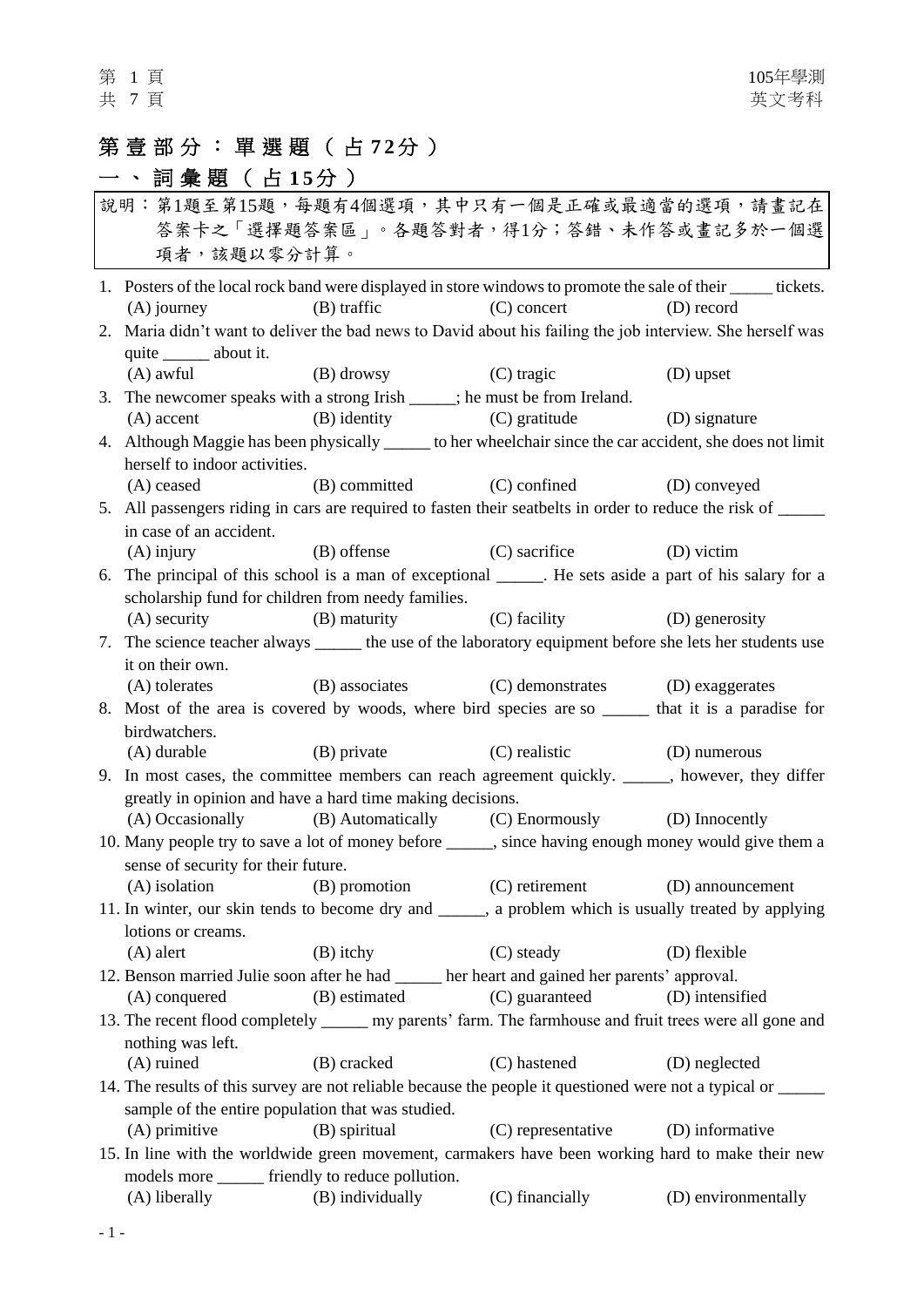#### 二、綜合測驗 ( 占 **1 5** 分 )

|  | 說明:第16題至第30題,每題一個空格,請依文意選出最適當的一個選項,請畫記在答案 |  |  |  |  |  |  |  |  |
|--|-------------------------------------------|--|--|--|--|--|--|--|--|
|  | 卡之「選擇題答案區」。各題答對者,得1分;答錯、未作答或書記多於一個選項      |  |  |  |  |  |  |  |  |
|  | 者,該題以零分計算。                                |  |  |  |  |  |  |  |  |

#### 第 16 至 20 題為題組

Bill and Sam decided to kidnap the son of a banker to compensate for their business loss. They kidnapped the boy and hid him in a cave. They asked for a ransom of \$2,000 to return the boy.  $\frac{16}{16}$ , their plan quickly got out of control. Their young captive 17 to be a mischievous boy. He viewed the kidnapping as a wonderful camping trip. He demanded that his kidnappers play tiring games with him, such as riding Bill as a horse for nine miles. Bill and Sam were soon desperate and decided to 18 the little terror. They lowered the price to \$1,500. Yet, knowing perfectly well 19 a troublemaker his son was, the father refused to give them any money. 20 , he asked the kidnappers to pay him \$250 to take the boy back. To persuade the boy to return home, Bill and Sam had to tell him that his father was taking him bear-hunting. The kidnappers finally handed over the boy and \$250 to the banker and fled town as quickly as they could.

| 16. (A) However      | (B) Otherwise  | (C) Furthermore   | (D) Accordingly       |
|----------------------|----------------|-------------------|-----------------------|
| 17. (A) made believe | (B) got along  | (C) turned out    | (D) felt like         |
| 18. $(A)$ hold on to | (B) get rid of | $(C)$ make fun of | (D) take advantage of |
| 19. $(A)$ how        | (B) that       | $(C)$ why         | (D) what              |
| $20. (A)$ Namely     | (B) Altogether | $(C)$ Simply      | (D) Instead           |

#### 第 21 至 25 題為題組

A polygraph machine, also known as a "lie detector," is a common part of criminal investigations. The instrument is used to measure 21 a person's body reacts to questions. The theory underlying it is that lying is stressful, and that this stress can be measured and recorded on a polygraph machine.

When a person takes a polygraph test, four to six wires, called sensors, are 22 to different parts of his body. The sensors pick up signals from the person's blood pressure, pulse, and perspiration. 23 the process of questioning, all the signals are recorded on a single strip of moving paper. Once the questions are finished, the examiner analyzes the results to determine if the person tested  $\frac{24}{124}$  truthful.

Well-trained examiners can usually detect lying with a high degree of 25 when they use a polygraph. However, because different people behave differently when lying, a polygraph test is by no means perfect.

| 21. (A) what      | (B) when     | $(C)$ how       | $(D)$ why           |
|-------------------|--------------|-----------------|---------------------|
| 22. (A) adapted   | (B) attached | (C) related     | (D) restricted      |
| $23. (A)$ Before  | (B) Among    | $(C)$ Without   | (D) Throughout      |
| 24. (A) was being | (B) would be | (C) was to be   | (D) would have been |
| 25. (A) quantity  | (B) accuracy | (C) possibility | (D) emergency       |

#### 第 26 至 30 題為題組

International trade is the exchange of goods and services between countries. Trade is driven by different production costs in different countries, making 26 cheaper for some countries to import goods rather than make them. A country is said to have a comparative advantage over another when it can produce a commodity more cheaply. This comparative advantage is 27 by key factors of production such as land, capital, and labor.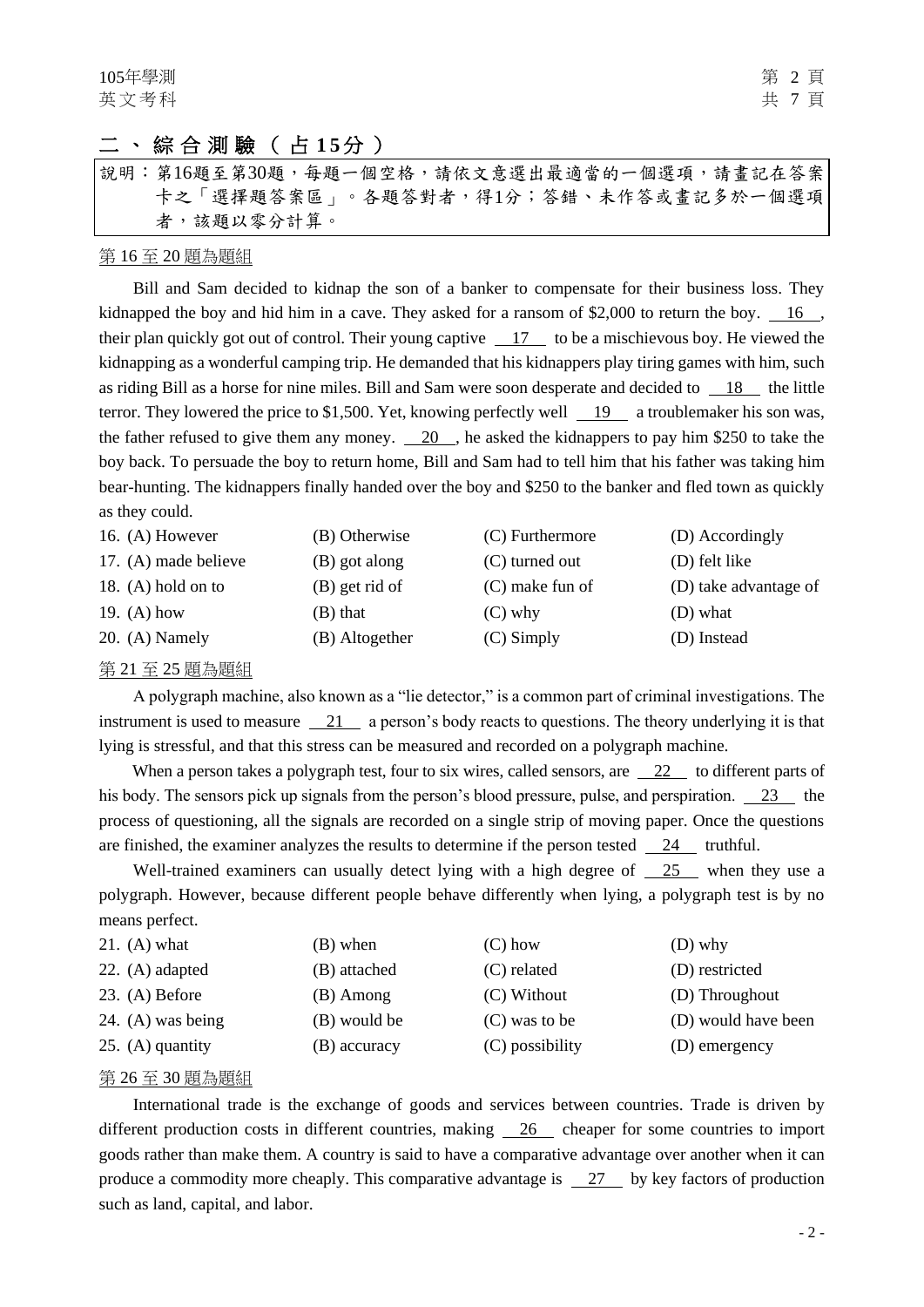While international trade has long been conducted in history, its economic, social, and political importance has been  $\frac{28}{100}$  in recent centuries. During the 1990s, international trade grew by nearly 8.6% each year. In the year 1990 alone, the growth in trade in services was as high as 19%.

Today, all countries are involved in, and to varying degrees dependent on, trade with other countries. 29 international trade, nations would be limited to the goods and services produced within their own borders. Trade is certainly a main 30 force for globalization. It is also the subject of many international agreements that aim to govern and facilitate international trade, such as those negotiated through the World Trade Organization (WTO).

| 26. $(A)$ them       | (B) such        | $(C)$ what         | $(D)$ it           |
|----------------------|-----------------|--------------------|--------------------|
| $27. (A)$ installed  | (B) reserved    | (C) opposed        | (D) determined     |
| 28. (A) to the point | (B) on the rise | $(C)$ off the hook | (D) for the record |
| $29. (A)$ Despite    | (B) Between     | (C) Without        | (D) Under          |
| 30. (A) driving      | $(B)$ pulling   | $(C)$ riding       | (D) bringing       |

#### 三、文意選填 ( 占 **1 0** 分 )

說明:第31題至第40題,每題一個空格,請依文意在文章後所提供的 (A) 到 (J) 選項中分 別選出最適當者,並將其英文字母代號畫記在答案卡之「選擇題答案區」。各題答 對者,得1分;答錯、未作答或畫記多於一個選項者,該題以零分計算。

#### 第 31 至 40 題為題組

Are forests always created by nature? A man from rural India proves that this is not necessarily  $\frac{31}{1}$ . Abdul Kareem, who used to be an airline ticketing agent, has a great love for the woods. Though he never went to college, he can talk about plants and trees like an expert. In 1977, he bought a piece of rocky wasteland with the 32 of growing trees on it. In the beginning, people thought he was 33 to waste his time and money on the land. But he simply 34 them and kept working on the soil and planting trees there. The land was so  $\frac{35}{100}$  that it had to be watered several times a day. Kareem had to fetch the water from a source that was a kilometer away. In the first two years, none of the trees he planted  $\frac{36}{10}$ . However, in the third year, several young trees started growing. Greatly 37 by the result, Kareem planted more trees and his man-made forest began to take shape.

Kareem let his forest grow naturally, without using fertilizers or insecticides. He believed in the ability of nature to renew itself without the 38 of humans. That's why he did not allow fallen leaves or twigs from the forest to be removed.

After years of hard work, Kareem has not only realized his dream but also transformed a piece of 39 property into a beautiful forest. Today, his forest is home to 1,500 medicinal plants, 2,000 varieties of trees, rare birds, animals, and insects. Now, scientists from all over the world come to visit his 40 . They hope to find the secret of his success.

| (A) deserted   | (B) interference | (C) vision   | $(D)$ crazy | (E) creation |
|----------------|------------------|--------------|-------------|--------------|
| (F) encouraged | $(G)$ ignored    | (H) survived | $(1)$ dry   | $(J)$ true   |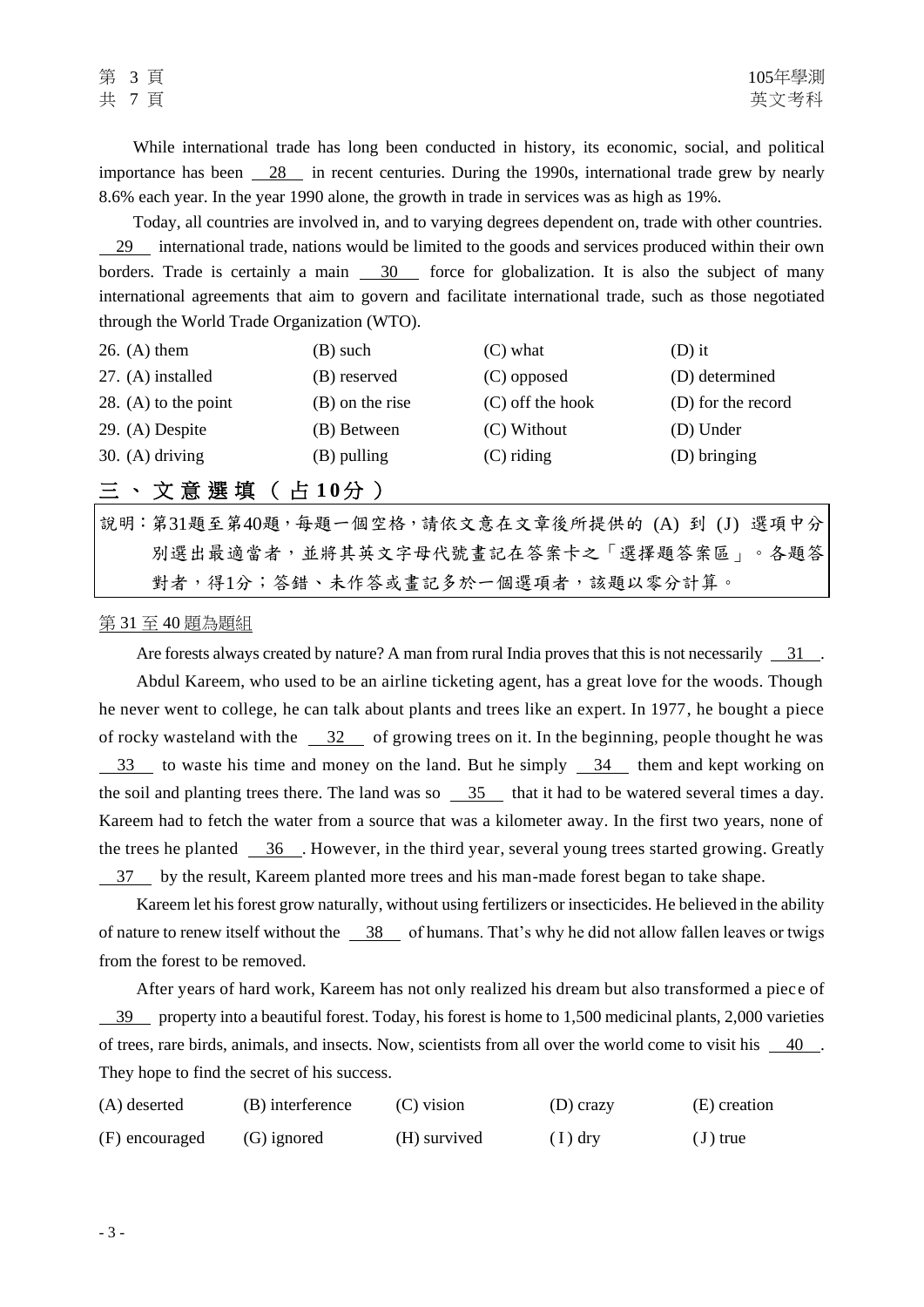#### 四、閱讀測驗 ( 占 **3 2** 分 )

#### 說明︰第41題至第56題,每題請分別根據各篇文章之文意選出最適當的一個選項,請書記 在答案卡之「選擇題答案區」。各題答對者,得2分;答錯、未作答或畫記多於一個 選項者,該題以零分計算。

#### 第 41 至 44 題為題組

In Japan, a person's blood type is popularly believed to decide his/her temperament and personality. Type-A people are generally considered sensitive perfectionists and good team players, but over-anxious. Type Os are curious and generous but stubborn. Type ABs are artistic but mysterious and unpredictable, and type Bs are cheerful but eccentric, individualistic, and selfish. Though lacking scientific evidence, this belief is widely seen in books, magazines, and television shows.

The blood-type belief has been used in unusual ways. The women's softball team that won gold for Japan at the Beijing Olympics is reported to have used blood-type theories to customize training for each player. Some kindergartens have adopted teaching methods along blood group lines, and even major companies reportedly make decisions about assignments based on an employee's blood type. In 1990, Mitsubishi Electronics was reported to have announced the formation of a team composed entirely of AB workers, thanks to "their ability to make plans."

The belief even affects politics. One former prime minister considered it important enough to reveal in his official profile that he was a type A, while his opposition rival was type B. In 2011, a minister, Ryu Matsumoto, was forced to resign after only a week in office, when a bad-tempered encounter with local officials was televised. In his resignation speech, he blamed his failings on the fact that he was blood type B.

The blood-type craze, considered simply harmless fun by some Japanese, may manifest itself as prejudice and discrimination. In fact, this seems so common that the Japanese now have a term for it: *burahara*, meaning blood-type harassment. There are reports of discrimination leading to children being bullied, ending of happy relationships, and loss of job opportunities due to blood type.

| 41. What is the speaker's attitude toward the blood-type belief in Japan? |                |                |                  |
|---------------------------------------------------------------------------|----------------|----------------|------------------|
| (A) Negative.                                                             | (B) Defensive. | (C) Objective. | (D) Encouraging. |

- 42. According to the examples mentioned in the passage, which blood type can we infer is the **LEAST** favored in Japan?
	- (A) Type A. (B) Type B. (C) Type O. (D) Type AB.
- 43. Why did Prime Minister Ryu Matsumoto resign from office?
	- (A) He revealed his rival's blood type.
	- (B) He was seen behaving rudely on TV.
	- (C) He blamed his failings on local officials.
	- (D) He was discriminated against because of blood type.
- 44. Which field is **NOT** mentioned in the passage as being affected by blood-type beliefs?

(A) Education. (B) Sports. (C) Business. (D) Medicine.

#### 第 45 至 48 題為題組

Like many other five-year-olds, Jeanie Low of Houston, Texas, would use a stool to help her reach the bathroom sink. However, the plastic step-stool she had at home was unstable and cluttered up the small bathroom shared by her whole family. After learning of an invention contest held by her school that year, Jeanie resolved to enter the contest by creating a stool that would be a permanent fixture in the bathroom, and yet could be kept out of the way when not in use.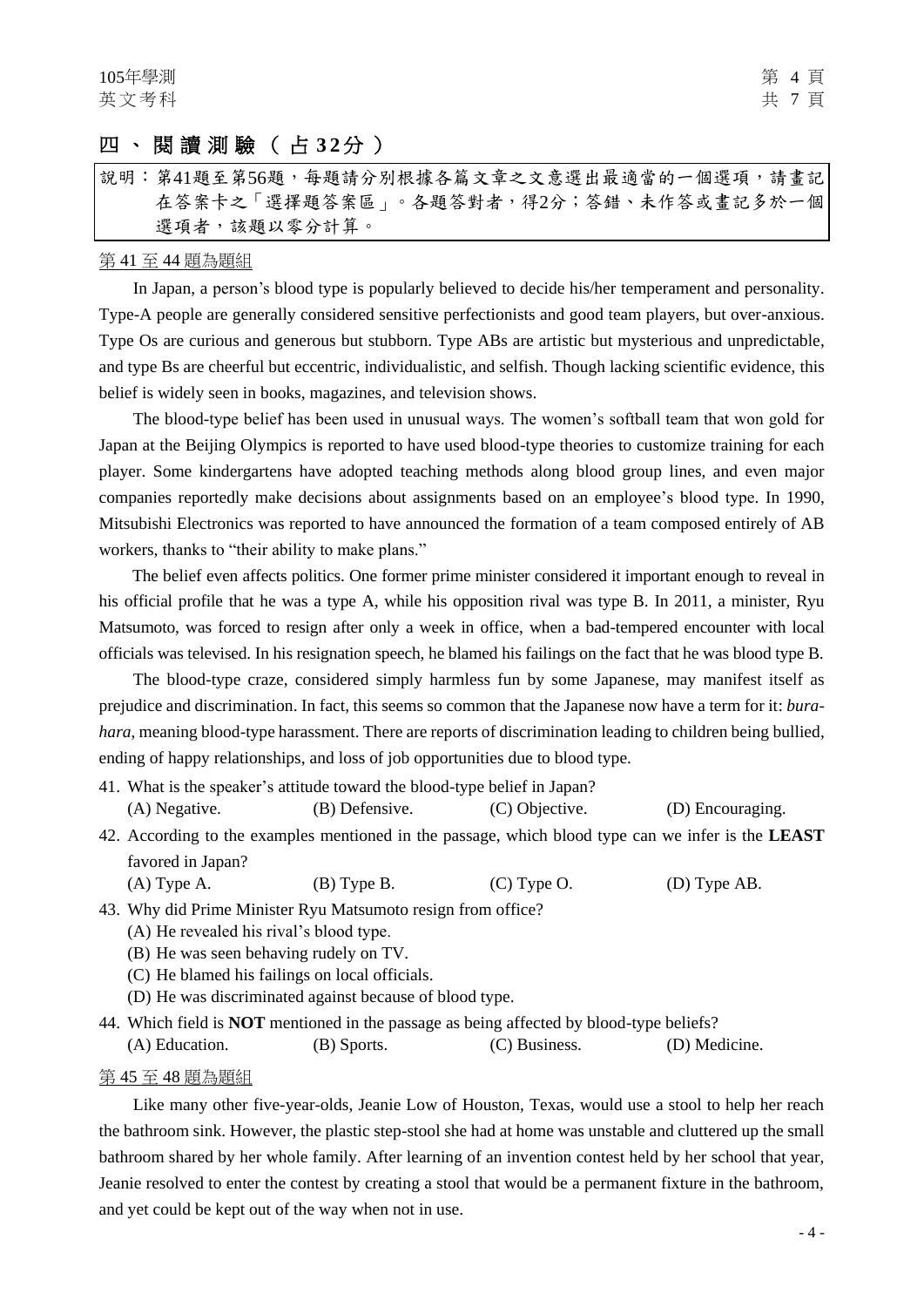Jeanie decided to make a stool attached to the bathroom cabinet door under the sink. She cut a plank of wood into two pieces, each about two feet wide and one foot long. Using metal hinges, Jeanie attached one piece of the wood to the front of the cabinet door, and the second piece to the first. The first piece was set just high enough so that when it swung out horizontally from the cabinet door, the second piece would swing down from the first, just touching the ground, and so serving as a support for the first piece of the wood. This created a convenient, sturdy platform for any person too short to reach the sink. When not in use, the hinges allowed the two pieces of wood to fold back up tightly against the cabinet, where they were held in place by magnets. Jeanie called her invention the "Kiddie Stool."

Jeanie's Kiddie Stool won first place in her school's contest. Two years later, it was awarded first prize again at Houston's first annual Invention Fair. As a result, Jeanie was invited to make a number of public appearances with her Kiddie Stool, and was featured on local TV as well as in newspapers. Many people found the story of the Kiddie Stool inspiring because it showed that with imagination, anyone can be an inventor.

- 45. Why did Jeanie Low invent the Kiddie Stool, according to the passage?
	- (A) Many other five-year-olds had problems reaching the bathroom sink.
	- (B) She did not think that plastic stools were tall enough for her.
	- (C) The stool in her bathroom was not firm and often got in the way.
	- (D) She was invited to enter an invention contest held by her school.
- 46. Which of the following statements is true about how the Kiddie Stool works?
	- (A) The Kiddie Stool will swing out only when the cabinet door opens.
	- (B) It uses hinges and magnets to keep the wooden pieces in place.
	- (C) It swings from left to right to be attached to the cabinet door.
	- (D) The platform is supported by two pieces of metal.
- 47. What are the characteristics of Jeanie's Kiddie Stool?
	- (A) Permanent and foldable. (B) Fragile and eye-catching.
	- (C) Conventional and touching. (D) Convenient and recyclable.
- 48. Which of the following sayings best captures the spirit of Jeanie Low's story?
	- (A) Failure is the mother of success.
	- (B) There's nothing new under the sun.
	- (C) Necessity is the mother of invention.
	- (D) Genius is 1% inspiration and 99% perspiration.

#### 第 49 至 52 題為題組

Ongoing conflicts across the Middle East have prevented more than 13 million children from attending school, according to [a report](http://www.unicef.org.uk/Documents/Media/Education%20Under%20Fire.pdf) published by UNICEF, the United Nations Children's Fund.

The report states that 40% of all children across the region are currently not receiving an education, which is a result of two consequences of violence: structural damage to schools and the displacement of populations, also called "forced migration." Both issues result from the tide of violence that has crossed the region in recent years. The report examines nine countries where a state of war has become the norm. Across these countries, violence has made 8,500 schools unusable. In certain cases, communities have relied on school buildings to function as shelters for the displaced, with up to nine families living in a single classroom in former schools across **Iraq**.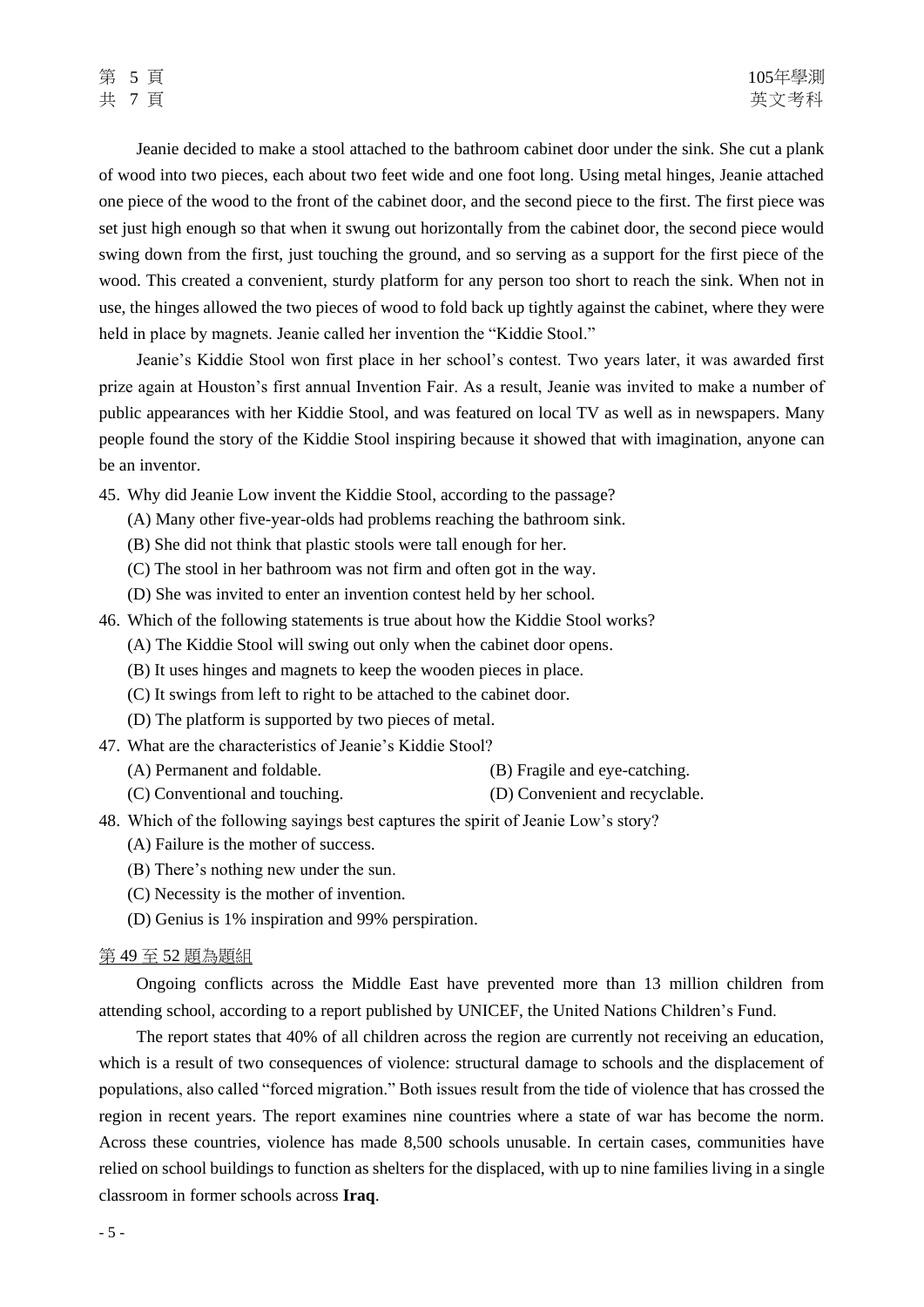The report pays particularly close attention to Syria, where a bloody civil war has displaced at least nine million people since the war began in 2011. With the crisis now in its fifth year, basic public services, including education, inside Syria have been stretched to breaking point. Within the country, the quality and availability of education depends on whether a particular region is suffering violence.

The report concludes with an earnest request to international policymakers to distribute financial and other resources to ease the regional crisis. With more than 13 million children already driven from classrooms by conflict, it is no exaggeration to say that the educational prospects of a generation of children are **in the balance**. The forces that are crushing individual lives and futures are also destroying the prospects for an entire region.

- 49. What is this article mainly about?
	- (A) Why people are moving away from their own countries.
	- (B) Why there are civil wars and violence in the Middle East.
	- (C) Why many schools have become shelters for displaced families.
	- (D) Why many children in the Middle East are not attending school.
- 50. Why is "**Iraq**" mentioned in the second paragraph?
	- (A) To convince people that temporary housing can be easily found.
	- (B) To prove that classrooms there are big enough to host many families.
	- (C) To give an example of why schools are not usable for children's learning.
	- (D) To show how structural damages of school can affect the quality of education.
- 51. What does the phrase "**in the balance**" in the last paragraph most likely mean?
	- (A) Being well taken care of. (B) In an uncertain situation.
	- (C) Under control by the authority. (D) Moving in the wrong direction.
- 52. According to the passage, which of the following statements is true?
	- (A) The war in Syria has been going on since 2011.
	- (B) More than nine thousand schools have been destroyed by wars.
	- (C) Thirteen million people have been forced to leave their homes in the Middle East.
	- (D) Forty percent of all children in the world are not attending schools due to ongoing conflict.

#### 第 53 至 56 題為題組

Many marine animals, including penguins and marine iguanas, have evolved ways to get rid of excess salt by using special salt-expelling glands around their tongue. However, the sea snake's salt glands cannot handle the massive amounts of salt that would enter their bodies if they actually drank seawater. This poses a serious problem when it comes to getting enough water to drink. If seawater is not an option, how does this animal survive in the ocean?

An international team of researchers focused on a population of yellow-bellied sea snakes living near Costa Rica, where rain often does not fall for up to seven months out of the year. Because yellow-bellied sea snakes usually spend all of their time far from land, rain is the animals' only source of fresh water. When it rains, a thin layer of fresh water forms on top of the ocean, providing the snakes with a fleeting opportunity to lap up that precious resource. But during the dry season when there is no rain, snakes presumably have nothing to drink. Thus, the team became interested in testing whether sea snakes became dehydrated at sea.